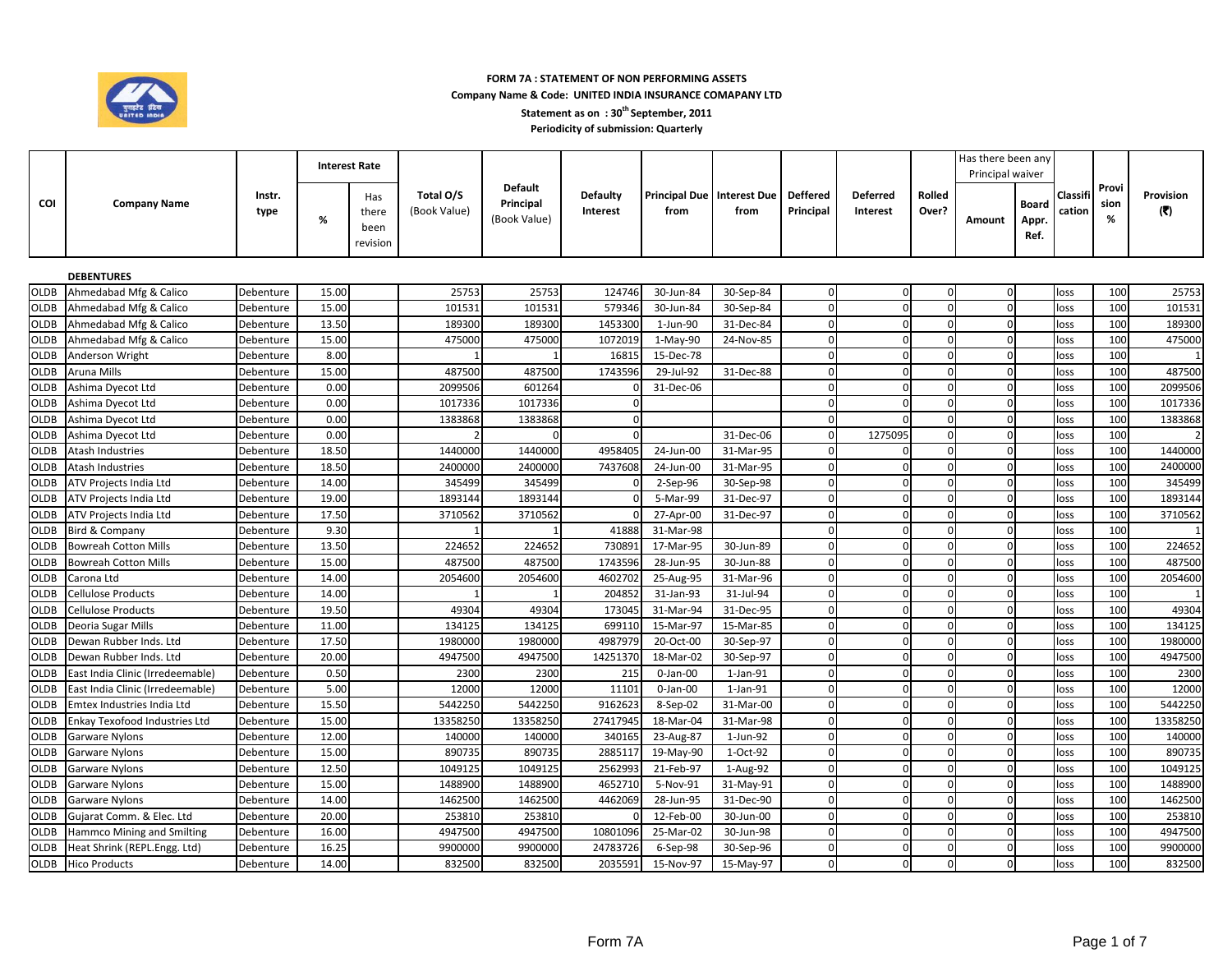|             |                                |                        | <b>Interest Rate</b> |                                  |                           |                                             |                      |                                           |             |                              |                             |                 | Has there been any<br>Principal waiver |                               |                   |                    |                  |
|-------------|--------------------------------|------------------------|----------------------|----------------------------------|---------------------------|---------------------------------------------|----------------------|-------------------------------------------|-------------|------------------------------|-----------------------------|-----------------|----------------------------------------|-------------------------------|-------------------|--------------------|------------------|
| <b>COI</b>  | <b>Company Name</b>            | Instr.<br>type         | %                    | Has<br>there<br>been<br>revision | Total O/S<br>(Book Value) | <b>Default</b><br>Principal<br>(Book Value) | Defaulty<br>Interest | <b>Principal Due Interest Due</b><br>from | from        | <b>Deffered</b><br>Principal | <b>Deferred</b><br>Interest | Rolled<br>Over? | Amount                                 | <b>Board</b><br>Appr.<br>Ref. | Classif<br>cation | Provi<br>sion<br>% | Provision<br>(3) |
| OLDB        | Hotline Teletube Company       |                        | 12.50                |                                  | 827075                    | 827075                                      | 58433                |                                           |             | $\Omega$                     |                             |                 | $\Omega$                               |                               |                   | 100                | 827075           |
| <b>OLDB</b> | ncab Industries                | Debenture<br>Debenture | 14.00                |                                  | 4280000                   | 4280000                                     | 3296421              | $1-May-06$<br>$1$ -Jan- $01$              |             | $\Omega$                     |                             | $\Omega$        | $\Omega$                               |                               | <b>OSS</b><br>oss | 100                | 4280000          |
| <b>OLDB</b> | ridium India Ltd               | Debenture              | 17.50                |                                  | 375000                    | 375000                                      | 943743               | 15-May-00                                 | 15-May-00   |                              |                             | $\Omega$        | $\Omega$                               |                               | <b>OSS</b>        | 100                | 375000           |
| <b>OLDB</b> | ridium India Ltd               | Debenture              | 17.50                |                                  | 2500000                   | 2500000                                     | 6779452              | 3-Apr-99                                  | 3-Apr-99    |                              |                             | $\Omega$        |                                        |                               | <b>OSS</b>        | 100                | 2500000          |
| <b>OLDB</b> | .K. Udaipur Udyog Ltd          | Debenture              | 13.50                |                                  | 1870000                   | 1870000                                     | 3988095              | 6-Oct-97                                  | 30-Jun-97   | $\Omega$                     |                             | $\Omega$        | $\Omega$                               |                               | <b>OSS</b>        | 100                | 1870000          |
| <b>OLDB</b> | ayant Vitamins                 | Debenture              | 15.00                |                                  | 33750                     | 33750                                       | 93665                | 20-Jun-98                                 | 30-Jun-93   | $\Omega$                     |                             | $\Omega$        | $\Omega$                               |                               | <b>OSS</b>        | 100                | 33750            |
| <b>OLDB</b> | layant Vitamins                | Debenture              | 14.00                |                                  | 1462500                   | 1462500                                     | 4462069              | 29-Jun-93                                 | 31-Dec-90   |                              |                             | $\Omega$        | $\Omega$                               |                               | oss               | 100                | 1462500          |
| <b>OLDB</b> | lindal Stainless Ltd           | Debenture              | 9.75                 |                                  | 100000000                 |                                             |                      | $1$ -Jul-12                               | $1$ -Jul-12 |                              |                             | $\Omega$        |                                        |                               | Sub Sto           | 10                 | 10000000         |
| <b>OLDB</b> | lindal Stainless Ltd           | Debenture              | 7.25                 |                                  |                           | $\Omega$                                    |                      | $1-Apr-12$                                | 1-Jul-09    |                              | 15171170                    | $\Omega$        | O                                      |                               | Sub Std           | 10                 | $\mathbf{0}$     |
| <b>OLDB</b> | Karnataka Ball Bearing         | Debenture              | 15.00                |                                  | 974117                    | 974117                                      | 3514041              | 9-May-93                                  | 30-Jun-86   | $\Omega$                     |                             | $\Omega$        | $\Omega$                               |                               | <b>OSS</b>        | 100                | 974117           |
| <b>OLDB</b> | Laxmi Starch Ltd               | Debenture              | 13.50                |                                  | 240000                    | 240000                                      | 672344               | 10-Jan-94                                 | 30-Jun-89   | $\Omega$                     |                             | $\mathbf 0$     | $\Omega$                               |                               | <b>OSS</b>        | 100                | 240000           |
| <b>OLDB</b> | Machinery Manufacturing Corpn. | Debenture              | 13.50                |                                  | 276000                    | 276000                                      | 1073305              | 1-Jul-90                                  | 30-Jun-85   | $\Omega$                     |                             | $\Omega$        | $\Omega$                               |                               | loss              | 100                | 276000           |
| <b>OLDB</b> | Machinery Manufacturing Corpn. | Debenture              | 15.00                |                                  | 1655360                   | 1655360                                     | 6443193              | 15-May-92                                 | 31-Dec-85   |                              |                             | $\Omega$        |                                        |                               | <b>OSS</b>        | 100                | 1655360          |
| <b>OLDB</b> | Mahendra Mills                 | Debenture              | 13.50                |                                  | 18375                     | 18375                                       | 55048                | 8-Apr-90                                  | 30-Jun-90   |                              |                             | $\Omega$        |                                        |                               | <b>OSS</b>        | 100                | 18375            |
| <b>OLDB</b> | <b>Mahendra Mills</b>          | Debenture              | 15.00                |                                  | 195000                    | 195000                                      | 712438               | 21-Nov-90                                 | 30-Jun-88   |                              |                             | $\mathbf 0$     | $\Omega$                               |                               | <b>OSS</b>        | 100                | 195000           |
| <b>OLDB</b> | Maheswari Mills                | Debenture              | 13.50                |                                  | 5000                      | 5000                                        | 272382               | 9-Jun-90                                  | 1-Oct-93    | $\Omega$                     |                             | $\Omega$        | $\Omega$                               |                               | <b>OSS</b>        | 100                | 5000             |
| <b>OLDB</b> | <b>Maneklal Harilal Mills</b>  | Debenture              | 15.50                |                                  | 849000                    | 849000                                      | 1643321              | 6-Aug-97                                  | 31-Mar-99   | $\Omega$                     |                             | $\Omega$        | $\Omega$                               |                               | loss              | 100                | 849000           |
| <b>OLDB</b> | Mardia Chemicals Ltd           | Debenture              | 18.50                |                                  | 7916000                   | 7916000                                     | 21462027             | 8-Mar-02                                  | 30-Sep-97   |                              |                             | $\Omega$        | O                                      |                               | <b>OSS</b>        | 100                | 7916000          |
| <b>OLDB</b> | Metal Box Co Of India          | Debenture              | 11.00                |                                  | 800000                    | 800000                                      | 1691489              | 31-Mar-88                                 | 31-Mar-88   |                              |                             | $\Omega$        | $\Omega$                               |                               | <b>OSS</b>        | 100                | 800000           |
| <b>OLDB</b> | Metal Box Co Of India          | Debenture              | 11.00                |                                  | 1080851                   | 1080851                                     | 2610679              | 30-Jun-88                                 | 30-Sep-87   |                              |                             | $\Omega$        | $\Omega$                               |                               | <b>OSS</b>        | 100                | 1080851          |
| <b>OLDB</b> | Model Mills                    | Debenture              | 7.75                 |                                  |                           |                                             | 19170                |                                           |             |                              |                             | $\Omega$        | $\Omega$                               |                               | <b>OSS</b>        | 100                |                  |
| <b>OLDB</b> | Modern Syntex Ltd              | Debenture              | 0.00                 |                                  | 1085000                   |                                             |                      |                                           |             |                              |                             | $\Omega$        | $\Omega$                               |                               | loss              | 100                | 1085000          |
| <b>OLDB</b> | Modi Industries                | Debenture              | 12.50                |                                  | 171800                    | 171800                                      | 507854               | 20-Feb-95                                 | 30-Jun-88   | $\Omega$                     |                             | $\Omega$        | $\Omega$                               |                               | OSS               | 100                | 171800           |
| <b>OLDB</b> | Modi Industries                | Debenture              | 15.00                |                                  | 400000                    | 400000                                      | 1476657              | 20-Aug-90                                 | 30-Jun-88   |                              |                             | $\Omega$        |                                        |                               | <b>OSS</b>        | 100                | 400000           |
| <b>OLDB</b> | Nutan Mills Ltd                | Debenture              | 15.00                |                                  | 35806                     | 35806                                       | 1740336              | 14-Jul-92                                 | 30-Jun-88   |                              |                             | $\Omega$        | $\Omega$                               |                               | <b>OSS</b>        | 100                | 35806            |
| <b>OLDB</b> | <b>Overseas Cables Ltd</b>     | Debenture              | 16.00                |                                  | 4947500                   | 4947500                                     | 10426179             | 27-Apr-04                                 | 31-Dec-98   | $\Omega$                     |                             | $\Omega$        | $\Omega$                               |                               | <b>OSS</b>        | 100                | 4947500          |
| <b>OLDB</b> | Parekh Platinum Ltd            | Debenture              | 15.50                |                                  | 10000000                  | 10000000                                    | 18555873             | 24-Apr-04                                 | 31-Mar-00   | $\Omega$                     |                             | $\Omega$        | $\Omega$                               |                               | oss               | 100                | 10000000         |
| <b>OLDB</b> | Povsha Indl Co                 | Debenture              | 14.00                |                                  | 73600                     | 73600                                       | 200942               | 12-Oct-95                                 | 31-Mar-93   |                              |                             | $\Omega$        |                                        |                               | <b>OSS</b>        | 100                | 73600            |
| <b>OLDB</b> | Prag Bosimi Synthetics Ltd     | Debenture              | 8.00                 |                                  | 1046450                   | 1046450                                     |                      | 1-Oct-02                                  | 31-Mar-00   |                              |                             | $\Omega$        | O                                      |                               | <b>OSS</b>        | 100                | 1046450          |
| <b>OLDB</b> | <b>Precision Fastners</b>      | Debenture              | 14.00                |                                  | 221360                    | 221360                                      | 559497               | 12-Apr-98                                 | 30-Sep-98   | $\Omega$                     |                             | $\Omega$        | $\Omega$                               |                               | <b>OSS</b>        | 100                | 221360           |
| <b>OLDB</b> | Precision Fastners             | Debenture              | 19.00                |                                  | 4947500                   | 4947500                                     | 12826301             |                                           | 30-Jun-98   | $\Omega$                     |                             | $\Omega$        | $\Omega$                               |                               | <b>OSS</b>        | 100                | 4947500          |
| <b>OLDB</b> | Punjab Anand Batteries         | Debenture              | 13.50                |                                  | 411250                    | 411250                                      | 1568988              | 12-Apr-89                                 | 31-Dec-86   |                              |                             | $\Omega$        | $\Omega$                               |                               | loss              | 100                | 411250           |
| <b>OLDB</b> | Raipur Mfg Co                  | Debenture              | 15.00                |                                  | 975000                    | 975000                                      | 2962602              | 31-Jul-92                                 | 30-Jun-92   |                              |                             | $\Omega$        |                                        |                               | <b>OSS</b>        | 100                | 975000           |
| <b>OLDB</b> | Rajkamal Synthetics Ltd        | Debenture              | 15.00                |                                  | 259325                    | 259325                                      | 445005               | 10-Apr-94                                 | 10-Apr-94   |                              |                             | $\Omega$        |                                        |                               | <b>OSS</b>        | 100                | 259325           |
| <b>OLDB</b> | Rathi Alloys & Steel Ltd       | Debenture              | 14.00                |                                  | 1440000                   | 1440000                                     | 3899364              | 9-Jan-99                                  | 30-Jun-93   | $\Omega$                     |                             | $\Omega$        | $\Omega$                               |                               | <b>OSS</b>        | 100                | 1440000          |
| <b>OLDB</b> | Remington Rand Of India        | Debenture              | 15.00                |                                  | 718250                    | 718250                                      | 2471799              | 25-Nov-93                                 | 30-Sep-92   | $\Omega$                     |                             | $\Omega$        | $\Omega$                               |                               | <b>OSS</b>        | 100                | 718250           |
| <b>OLDB</b> | S V C Superchem Limited        | Debenture              | 0.00                 |                                  |                           |                                             |                      |                                           |             | $\Omega$                     | 2613447                     | $\Omega$        | $\Omega$                               |                               | loss              | 100                |                  |
| <b>OLDB</b> | S V C Superchem Limited        | Debenture              | 0.00                 |                                  | 3384500                   |                                             | $\Omega$             |                                           |             |                              |                             | $\Omega$        |                                        |                               | <b>OSS</b>        | 100                | 3384500          |
| <b>OLDB</b> | SVC Superchem Limited          | Debenture              | 0.00                 |                                  |                           | $\Omega$                                    | $\Omega$             |                                           |             | $\Omega$                     | 5226897                     | $\mathbf 0$     | $\Omega$                               |                               | <b>OSS</b>        | 100                |                  |
| <b>OLDB</b> | SVC Superchem Limited          | Debenture              | 0.00                 |                                  | 6769000                   | $\Omega$                                    | $\Omega$             |                                           |             |                              |                             | $\Omega$        | $\Omega$                               |                               | <b>OSS</b>        | 100                | 6769000          |
| <b>OLDB</b> | Sahu Minerals & Properties     | Debenture              | 7.75                 |                                  |                           | $\mathbf{1}$                                | 1862                 |                                           |             |                              |                             | $\Omega$        | $\Omega$                               |                               | oss               | 100                |                  |
| OLDB        | Saurastra Cement               | Debenture              | 12.00                |                                  | 6597320                   |                                             | $\Omega$             | 15-Apr-06                                 | 15-Apr-06   |                              |                             | $\Omega$        | $\Omega$                               |                               | Doubtfu           | 100                | 6597320          |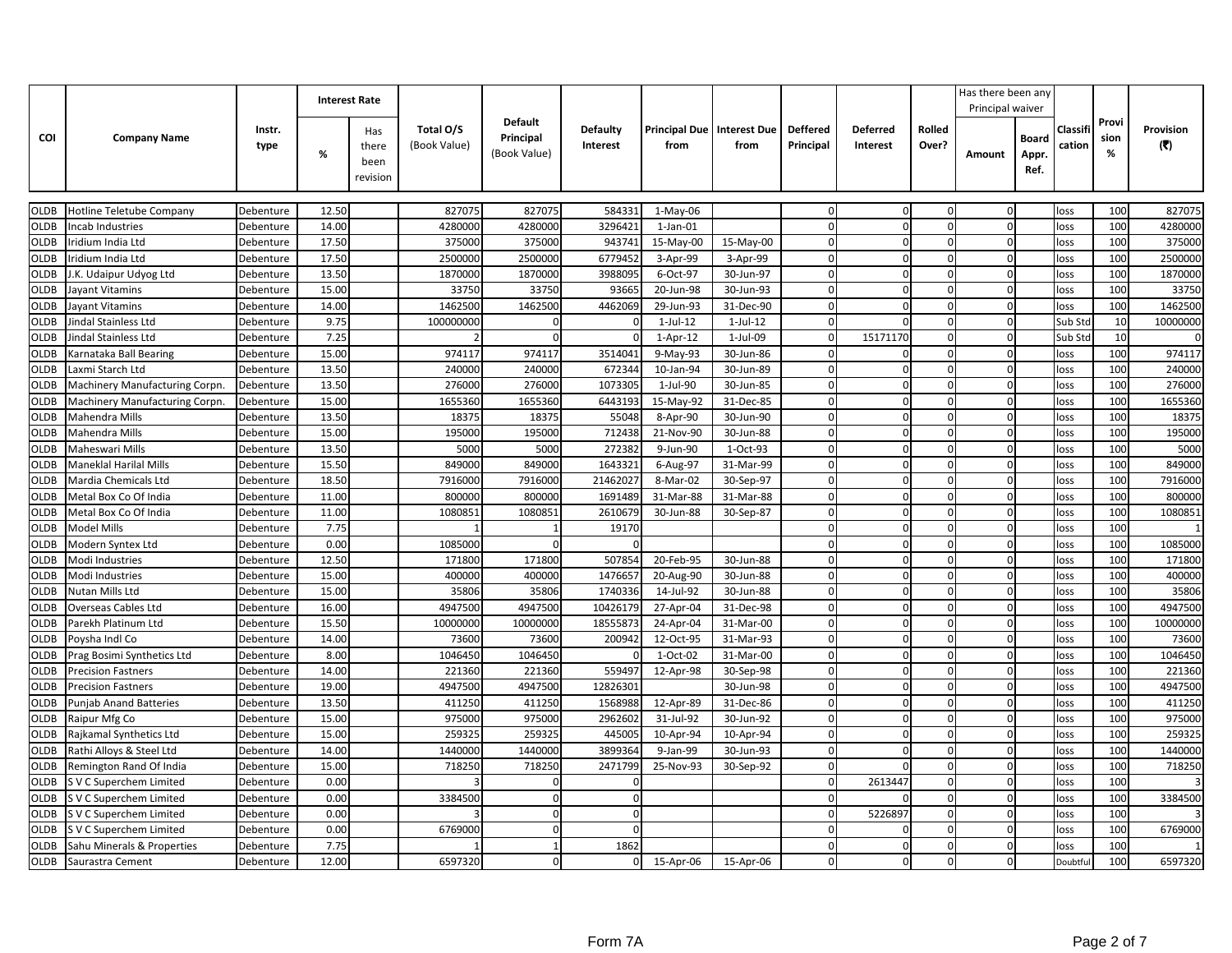|             |                                |                |       | <b>Interest Rate</b>             |                           |                                      |                             |              |                                      |                              |                             |                 | Has there been any<br>Principal waiver |                               |                   |                    |                  |
|-------------|--------------------------------|----------------|-------|----------------------------------|---------------------------|--------------------------------------|-----------------------------|--------------|--------------------------------------|------------------------------|-----------------------------|-----------------|----------------------------------------|-------------------------------|-------------------|--------------------|------------------|
| COI         | <b>Company Name</b>            | Instr.<br>type | %     | Has<br>there<br>been<br>revision | Total O/S<br>(Book Value) | Default<br>Principal<br>(Book Value) | <b>Defaulty</b><br>Interest | from         | Principal Due   Interest Due<br>from | <b>Deffered</b><br>Principal | <b>Deferred</b><br>Interest | Rolled<br>Over? | Amount                                 | <b>Board</b><br>Appr.<br>Ref. | Classif<br>cation | Provi<br>sion<br>% | Provision<br>(3) |
| <b>OLDB</b> | Saurastra Cement               | Debenture      | 12.00 |                                  | 4168121                   | $\Omega$                             | £                           | 15-Apr-06    | 15-Apr-06                            | $\mathbf 0$                  | $\Omega$                    | $\Omega$        | $\Omega$                               |                               | Doubtfu           | 100                | 4168121          |
| <b>OLDB</b> | Secals Ltd                     | Debenture      | 20.00 |                                  | 1000000                   | 1000000                              | 3350274                     | 13-Nov-96    | 31-Dec-96                            | $\mathbf 0$                  |                             | $\Omega$        | $\Omega$                               |                               | loss              | 100                | 1000000          |
| <b>OLDB</b> | Secals Ltd                     | Debenture      | 22.00 |                                  | 4484500                   | 4484500                              | 1505523                     |              | 31-Dec-96                            | $\mathbf 0$                  |                             | $\Omega$        | $\Omega$                               |                               | loss              | 100                | 4484500          |
| <b>OLDB</b> | <b>Shree Ambica Mills</b>      | Debenture      | 15.00 |                                  | 75000                     | 75000                                | 272789                      | $1-Jan-90$   | 31-Dec-88                            | $\mathbf 0$                  | $\Omega$                    | $\Omega$        | $\Omega$                               |                               | loss              | 100                | 75000            |
| <b>OLDB</b> | <b>Shree Ambica Mills</b>      | Debenture      | 15.00 |                                  | 975000                    | 975000                               | 3675205                     | 7-Feb-90     | 30-Sep-89                            | $\mathbf 0$                  |                             | $\Omega$        | $\Omega$                               |                               | loss              | 100                | 975000           |
| <b>OLDB</b> | Shree Rama Multi Tech Ltd      | Debenture      | 15.50 |                                  | 10000000                  | 10000000                             | 15109315                    | 1-Oct-02     | 31-Mar-02                            | $\mathbf 0$                  | $\Omega$                    | $\Omega$        | $\Omega$                               |                               | Doubtf            | 100                | 10000000         |
| <b>OLDB</b> | <b>Shree Synthetics</b>        | Debenture      | 12.50 |                                  | 646800                    | 646800                               | 1192649                     | 27-Dec-98    | 30-Jun-97                            | $\mathbf 0$                  | $\Omega$                    | $\Omega$        | $\Omega$                               |                               | loss              | 100                | 646800           |
| <b>OLDB</b> | <b>Shree Synthetics</b>        | Debenture      | 18.50 |                                  | 660853                    | 660853                               | 1922002                     | 25-Jan-96    | 25-Jul-97                            | $\mathbf 0$                  | $\Omega$                    | $\Omega$        | $\Omega$                               |                               | loss              | 100                | 660853           |
| <b>OLDB</b> | Shree Vallabh Glass            | Debenture      | 13.50 |                                  | 28500                     | 28500                                | 140832                      | 1-Aug-89     | 31-Dec-83                            | $\mathbf 0$                  |                             | $\Omega$        | $\Omega$                               |                               | loss              | 100                | 28500            |
| <b>OLDB</b> | <b>Shreeniwas Cotton Mills</b> | Debenture      | 11.00 |                                  | 490000                    | 490000                               | 1636137                     | 31-Dec-89    | 30-Jun-82                            | $\mathbf 0$                  | $\Omega$                    | $\Omega$        | $\overline{0}$                         |                               | loss              | 100                | 49000C           |
| <b>OLDB</b> | SIV Industries Ltd             | Debenture      | 17.50 |                                  | 650000                    | 650000                               | 1575288                     | 22-Aug-00    | 31-Dec-00                            | $\mathbf 0$                  | $\Omega$                    | $\Omega$        | $\overline{0}$                         |                               | loss              | 100                | 650000           |
| <b>OLDB</b> | SIV Industries Ltd             | Debenture      | 17.50 |                                  | 2580000                   | 2580000                              | 5277213                     | 14-Feb-00    | 31-Dec-00                            | $\mathbf 0$                  | $\mathbf{0}$                | $\Omega$        | $\overline{0}$                         |                               | loss              | 100                | 2580000          |
| <b>OLDB</b> | SIV Industries Ltd             | Debenture      | 15.00 |                                  | 3780000                   | 3780000                              | 6900822                     | 18-Feb-00    | 30-Sep-00                            | $\mathbf 0$                  |                             | $\Omega$        | $\overline{0}$                         |                               | loss              | 100                | 3780000          |
| <b>OLDB</b> | SIV Industries Ltd             | Debenture      | 15.00 |                                  | 19790000                  | 19790000                             | 33756165                    | 23-Apr-00    | 30-Sep-00                            | $\mathbf 0$                  |                             | $\Omega$        | $\overline{0}$                         |                               | loss              | 100                | 19790000         |
| <b>OLDB</b> | Southern Petro Chem Corpn Ltd  | Debenture      | 11.00 |                                  |                           |                                      |                             | $1-Apr-06$   | $1-Apr-04$                           | $\mathbf 0$                  | 26763530                    | $\Omega$        | $\Omega$                               |                               | loss              | 100                |                  |
| <b>OLDB</b> | Southern Petro Chem Corpn Ltd  | Debenture      | 11.00 |                                  | 30000000                  | 9750000                              | 23379521                    | $1-Apr-06$   | $1-Apr-04$                           | $\mathbf 0$                  |                             | $\Omega$        | $\Omega$                               |                               | loss              | 100                | 30000000         |
| <b>OLDB</b> | Standard Industries Ltd        | Debenture      | 0.00  |                                  |                           |                                      |                             |              | 31-Mar-03                            | $\mathbf 0$                  | 1070472                     | $\Omega$        | $\Omega$                               |                               | loss              | 100                |                  |
| <b>OLDB</b> | Synthetics & Chemicals         | Debenture      | 12.50 |                                  | 306520                    | 306520                               | 563125                      | 21-Aug-95    | 30-Sep-95                            | $\mathbf 0$                  |                             | $\Omega$        | $\overline{0}$                         |                               | loss              | 100                | 306520           |
| <b>OLDB</b> | Synthetics & Chemicals         | Debenture      | 14.00 |                                  | 4800000                   | 4800000                              | 11900959                    | 12-Aug-96    | 31-Mar-95                            | $\mathbf 0$                  |                             | $\Omega$        | $\overline{0}$                         |                               | loss              | 100                | 4800000          |
| <b>OLDB</b> | Tata Cons Proj Ltd             | Debenture      | 10.00 |                                  | 200000                    | 200000                               | 228691                      |              | 29-Dec-00                            | $\mathbf 0$                  |                             | $\Omega$        | $\overline{0}$                         |                               | loss              | 100                | 200000           |
| <b>OLDB</b> | Tata Cons Proj Ltd             | Debenture      | 10.00 |                                  | 400000                    | 400000                               | 457384                      | 8-Mar-00     | 29-Dec-99                            | $\mathbf 0$                  |                             | $\Omega$        | $\overline{0}$                         |                               | loss              | 100                | 400000           |
| OLDB        | The Pharmaceutical Prod I Ltd  | Debenture      | 0.00  |                                  | 26000                     | 26000                                | 7222                        |              |                                      | $\mathbf 0$                  | $\Omega$                    | $\Omega$        | $\overline{0}$                         |                               | loss              | 100                | 26000            |
| <b>OLDB</b> | Travancore Rayons Ltd          | Debenture      | 15.00 |                                  | 234553                    | 234553                               | 1032234                     | $1$ -Jul-85  | 1-Jan-85                             | $\mathbf 0$                  |                             | $\Omega$        | $\overline{0}$                         |                               | loss              | 100                | 234553           |
| <b>OLDB</b> | Western Paques Ltd             | Debenture      | 18.00 |                                  | 6926500                   | 6926500                              | 19913857                    | 12-Dec-99    | 30-Jun-96                            | $\mathbf 0$                  |                             | $\Omega$        | $\overline{0}$                         |                               | loss              | 100                | 6926500          |
|             |                                |                |       |                                  | 326290604                 | 182538409                            | 399244007                   |              |                                      |                              | 52120611                    |                 |                                        |                               |                   |                    | 236290602        |
|             | <b>TERM LOAN</b>               |                |       |                                  |                           |                                      |                             |              |                                      |                              |                             |                 |                                        |                               |                   |                    |                  |
| <b>OTLW</b> | <b>ATV Projects</b>            | Term Loan      | 14.00 |                                  | 9465716                   | 9465716                              | 284405642                   | 30-Sep-98    | 01-Oct-98                            | $\mathbf 0$                  | <sup>n</sup>                | $\Omega$        | $\Omega$                               |                               | loss              | 100                | 9465716          |
| <b>OTLW</b> | Deepak Insulated Cables        | Term Loan      | 12.00 |                                  | 313638                    | 313638                               | 3784418                     | 30-Jun-86    | 30-Jun-86                            | $\mathbf 0$                  |                             | $\Omega$        | $\Omega$                               |                               | oss               | 100                | 313638           |
| <b>ELMI</b> | Essar Oil                      | Term Loan      | 12.50 |                                  | 94600009                  |                                      |                             |              |                                      | $\Omega$                     |                             |                 | $\Omega$                               |                               | loss              | 100                | 94600009         |
| <b>ELMI</b> | Essar Oil                      | <b>FITL</b>    | 9.25  |                                  | $\Omega$                  | 25007297                             |                             | 01-Jan-05    | 01-Jan-05                            | $\mathbf 0$                  | 25007297                    | $\Omega$        | 0                                      |                               | oss               | 100                | $\mathbf 0$      |
| <b>ELMI</b> | Essar Oil                      | FITL           | 9.25  |                                  | $\Omega$                  | 36156731                             |                             | 01-Jan-05    | 01-Jan-05                            | $\mathbf 0$                  | 36156731                    | $\Omega$        | $\Omega$                               |                               | loss              | 100                | $\Omega$         |
| <b>ELMI</b> | Essar Oil                      | <b>FITL</b>    | 9.25  |                                  | $\Omega$                  | 134895631                            |                             | 01-Mar-26    | 01-Mar-26                            | $\Omega$                     | 134895631                   | $\Omega$        | $\Omega$                               |                               | loss              | 100                | $\Omega$         |
| <b>ELMI</b> | Essar Oil                      | <b>FITL</b>    | 9.25  |                                  | $\Omega$                  | 14393641                             |                             | 01-Apr-27    | 01-Apr-27                            | $\mathbf 0$                  | 14393641                    | $\Omega$        | $\Omega$                               |                               | loss              | 100                | $\Omega$         |
| <b>ELMI</b> | Essar Oil                      | <b>FITL</b>    | 9.25  |                                  | $\Omega$                  | 3283180                              |                             | 01-Apr-27    | 01-Apr-27                            | $\mathbf 0$                  | 3283180                     | $\Omega$        | $\Omega$                               |                               | loss              | 100                | $\Omega$         |
| <b>ELMI</b> | Essar Oil                      | <b>FITL</b>    | 9.25  |                                  | $\Omega$                  | 29149967                             |                             | $01$ -Jul-15 | $01$ -Jul-15                         | $\Omega$                     | 29149967                    | $\Omega$        | $\Omega$                               |                               | loss              | 100                | $\Omega$         |
| ELMI        | Essar Oil                      | FITL           | 9.25  |                                  | $\mathbf 0$               | 2894912                              |                             | $01$ -Jul-15 | 01-Jul-15                            | $\mathbf 0$                  | 2894912                     | $\Omega$        | U                                      |                               | oss               | 100                | $\Omega$         |
| <b>ELMI</b> | Essar Oil                      | FITL           | 9.25  |                                  | $\Omega$                  | 12964341                             |                             | 01-Jul-27    | 01-Jul-15                            | $\mathbf 0$                  | 12964341                    | $\Omega$        | $\Omega$                               |                               | loss              | 100                | $\Omega$         |
| ELMI        | <b>Essar Shipping</b>          | Term Loan      | 9.25  |                                  | 63200009                  |                                      | C                           |              |                                      | $\mathbf 0$                  |                             | $\Omega$        | $\Omega$                               |                               | oss               | 100                | 63200009         |
| <b>ELMI</b> | <b>Essar Shipping</b>          | FITL           | 9.25  |                                  | $\Omega$                  | 16706778                             |                             | 25-Jan-09    | 25-Jan-09                            | $\mathbf 0$                  | 16706778                    | $\Omega$        | $\Omega$                               |                               | loss              | 100                | $\Omega$         |
| <b>ELMI</b> | Essar Shipping                 | <b>FITL</b>    | 5.00  |                                  | $\Omega$                  | 24155448                             |                             | 25-Jan-09    | 25-Jan-09                            | $\Omega$                     | 24155448                    | $\Omega$        | $\Omega$                               |                               | oss               | 100                | $\Omega$         |
| ELMI        | <b>Essar Shipping</b>          | <b>FITL</b>    | 5.00  |                                  | $\Omega$                  | 98760955                             |                             | 25-Jan-09    | 25-Jan-09                            | $\mathbf 0$                  | 98760955                    | $\Omega$        | $\Omega$                               |                               | loss              | 100                | $\Omega$         |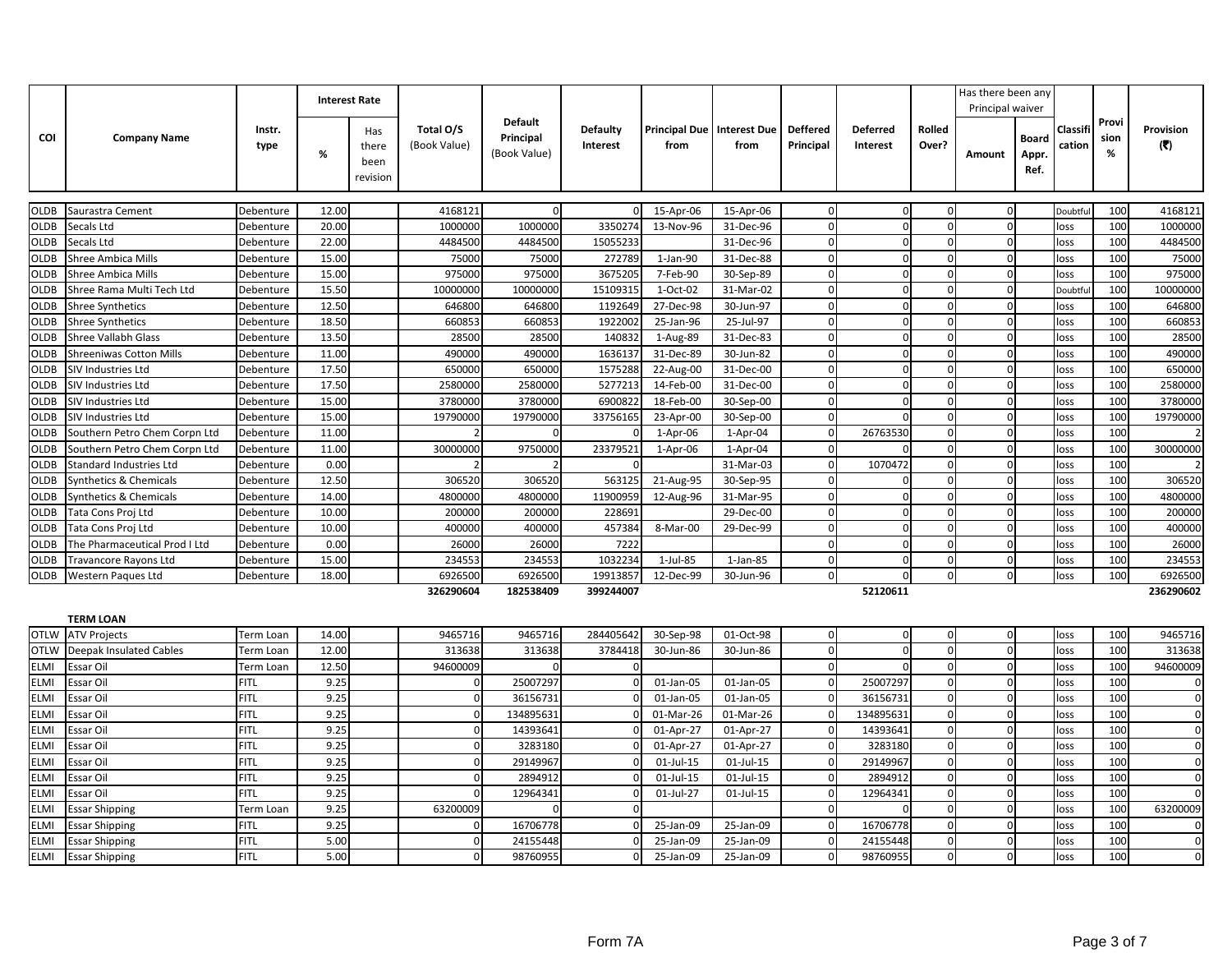|                            |                                                        |                          | <b>Interest Rate</b> |                                  |                           |                                             |                      |                                      |                        |                              |                             |                            | Has there been any<br>Principal waiver |                               |                   |                    |                    |
|----------------------------|--------------------------------------------------------|--------------------------|----------------------|----------------------------------|---------------------------|---------------------------------------------|----------------------|--------------------------------------|------------------------|------------------------------|-----------------------------|----------------------------|----------------------------------------|-------------------------------|-------------------|--------------------|--------------------|
| COI                        | <b>Company Name</b>                                    | Instr.<br>type           | %                    | Has<br>there<br>been<br>revision | Total O/S<br>(Book Value) | <b>Default</b><br>Principal<br>(Book Value) | Defaulty<br>Interest | Principal Due   Interest Due<br>from | from                   | <b>Deffered</b><br>Principal | <b>Deferred</b><br>Interest | Rolled<br>Over?            | Amount                                 | <b>Board</b><br>Appr.<br>Ref. | Classif<br>cation | Provi<br>sion<br>% | Provision<br>(3)   |
| <b>ELMI</b>                | <b>Essar Shipping</b>                                  | <b>FITL</b>              | 5.00                 |                                  | $\overline{0}$            | 9946891                                     | $\Omega$             | 25-Jan-09                            | 25-Jan-09              | $\Omega$                     | 9946891                     | $\Omega$                   | O                                      |                               | loss              | 100                |                    |
| <b>ELMI</b>                | <b>Essar Shipping</b>                                  | <b>FITL</b>              | 5.00                 |                                  | $\Omega$                  | 2218313                                     | $\Omega$             | 25-Jan-09                            | 25-Jan-09              | $\Omega$                     | 2218313                     | $\Omega$                   | $\Omega$                               |                               | loss              | 100                | $\Omega$           |
| <b>ELMI</b>                | <b>Essar Shipping</b>                                  | <b>FITL</b>              | 5.00                 |                                  | $\overline{0}$            | 21341526                                    | $\Omega$             | 25-Jan-09                            | 25-Jan-09              | $\Omega$                     | 21341526                    | $\mathbf 0$                | $\Omega$                               |                               | loss              | 100                | $\mathbf{0}$       |
| <b>ELMI</b>                | <b>Essar Shipping</b>                                  | <b>FITL</b>              | 5.00                 |                                  | $\Omega$                  | 1987772                                     |                      | 25-Jan-09                            | 25-Jan-09              | $\Omega$                     | 1987772                     | $\Omega$                   | $\Omega$                               |                               | <b>OSS</b>        | 100                | $\mathbf{0}$       |
| <b>ELMI</b>                | <b>Essar Shipping</b>                                  | <b>FITL</b>              | 5.00                 |                                  | $\Omega$                  | 8669565                                     |                      | 25-Jan-09                            | 25-Jan-09              | $\Omega$                     | 8669565                     | $\overline{0}$             | $\Omega$                               |                               | loss              | 100                | $\Omega$           |
| <b>OTLW</b>                | Fine Salt Works Ltd                                    | Term Loan                | 21.00                |                                  | 5009445                   | 5009445                                     | 74747760             | 15-Jan-99                            | 14-Oct-98              | $\Omega$                     |                             | $\mathbf 0$                | $\Omega$                               |                               | loss              | 100                | 5009445            |
| <b>OTLW</b>                | <b>Flex Industries</b>                                 | Term Loan                | 0.00                 |                                  | $\mathbf{1}$              |                                             |                      |                                      |                        | $\Omega$                     |                             | $\mathbf 0$                | $\Omega$                               |                               | loss              | 100                | $1\overline{ }$    |
| <b>OTLW</b>                | <b>Flex Industries</b>                                 | <b>FITL</b>              | 0.00                 |                                  | $\Omega$                  | 9173609                                     | $\Omega$             |                                      |                        | $\Omega$                     | 9173609                     | $\mathbf 0$                | $\Omega$                               |                               | loss              | 100                | $\overline{0}$     |
| <b>OTLW</b>                | Ganga Asbestos Cement Ltd                              | Term Loan                | 14.00                |                                  | 1740000                   | 1740000                                     | 132877879            | 30-Jun-94                            | 31-Mar-94              | $\Omega$                     |                             | $\Omega$                   | $\Omega$                               |                               | oss               | 100                | 1740000            |
| <b>OTLW</b>                | Ganga Asbestos Cement Ltd                              | Term Loan                | 14.00                |                                  | 155194                    | 155194                                      | 3640539              | 30-Jun-94                            | 31-Mar-94              | $\Omega$                     |                             | $\mathbf 0$                | $\Omega$                               |                               | loss              | 100                | 155194             |
| <b>OTLW</b>                | Gypsum Fibres India Ltd                                | Term Loan                | 16.00                |                                  | 700000                    | 700000                                      | 43691840             | 31-Dec-94                            | 30-Sep-94              | $\mathbf 0$                  |                             | $\mathbf 0$                | $\Omega$                               |                               | loss              | 100                | 700000             |
| <b>OTLW</b>                | Hotline Cpt Ltd                                        | Term Loan                | 12.50                |                                  | 1927419                   | 1927418                                     | 2278308              | 01-Apr-06                            | 01-Apr-06              | $\Omega$                     |                             | $\mathbf 0$                | $\Omega$                               |                               | loss              | 100                | 1927419            |
| <b>OTLW</b>                | <b>Hotline Cpt Ltd</b>                                 | <b>FITL</b>              | 12.50                |                                  | 0                         | 650463                                      | 763025               | 01-Apr-06                            | 01-Apr-06              | $\Omega$                     | 650463                      | $\mathbf 0$                | $\Omega$                               |                               | loss              | 100                | $\mathbf 0$        |
| <b>OTLW</b>                | <b>Hyderabad Allwyn</b>                                | Term Loan                | 14.00                |                                  | 2500002                   | 2500000                                     | 29570807             | 01-Apr-96                            | 30-Sep-94              | $\Omega$                     |                             | $\mathbf 0$                | $\Omega$                               |                               | loss              | 100                | 2500002            |
| <b>OTLW</b>                | <b>Hyderabad Allwyn</b>                                | <b>FITL</b>              | 14.00                |                                  | $\Omega$                  | 632297                                      | 7530782              | 01-Apr-96                            | 01-Apr-95              | $\mathbf 0$                  | 632297                      | $\mathbf 0$                | $\Omega$                               |                               | loss              | 100                | $\mathbf 0$        |
| <b>OTLW</b>                | <b>Hyderabad Allwyn</b>                                | <b>FITL</b>              | 14.00                |                                  | $\Omega$                  | 372752                                      | 3448828              | 01-Apr-96                            | 01-Apr-95              | $\Omega$                     | 372752                      | $\mathbf 0$                | $\Omega$                               |                               | loss              | 100                | $\mathbf 0$        |
| <b>ELMI</b>                | Isibars Ltd                                            | Term Loan                | 17.50                |                                  | 11824700                  | 11824700                                    | 89847178             | 15-Aug-99                            | 14-Nov-98              | $\Omega$                     |                             | $\mathbf 0$                | $\Omega$                               |                               | loss              | 100                | 11824700           |
| <b>OTLW</b>                | Machinery Manufacturing Co                             | Term Loan                | 13.25                |                                  | 432408                    | 432408                                      | 16762436             | 30-Jun-92                            | 31-Mar-92              | $\Omega$                     |                             | $\Omega$                   | $\Omega$                               |                               | loss              | 100                | 432408             |
| <b>OTLW</b>                | Machinery Manufacturing Co                             | Term Loan                | 14.44                |                                  | 1047677                   | 1047677                                     | 54558550             | 30-Jun-92                            | 31-Mar-92              | $\Omega$                     |                             | $\mathbf 0$                | $\Omega$                               |                               | loss              | 100                | 1047677            |
| <b>OTLW</b>                | <b>Mardia Chemicals</b>                                | Term Loan                | 23.35                |                                  | 19800000                  | 19800000                                    | 963444243            | 01-Apr-98                            | 31-Mar-95              | $\Omega$                     |                             | $\overline{0}$             | $\Omega$                               |                               | loss              | 100                | 19800000           |
| <b>OTLW</b>                | Modi Carpets Ltd                                       | Term Loan                | 11.00                |                                  | 762338                    | 762337.24                                   | 17606036             | 30-Sep-97                            | 30-Jun-97              | $\Omega$                     |                             | $\overline{0}$             | $\Omega$                               |                               | loss              | 100                | 762338             |
| <b>OTLW</b>                | Modi Carpets Ltd                                       | <b>FITL</b>              | 14.00                |                                  | $\Omega$                  | 143253                                      | 4939407              | 01-Apr-04                            | 30-Jun-97              | $\Omega$                     | 143253                      | $\Omega$                   | $\Omega$                               |                               | loss              | 100                | $\Omega$           |
| <b>OTLW</b>                | Modi Industries                                        | Term Loan                | 14.00                |                                  | 1850001                   | 1850000                                     | 53654032             | 30-Jun-97                            | 30-Jun-97              | $\Omega$                     |                             | $\overline{0}$             | $\Omega$                               |                               | loss              | 100                | 1850001            |
| <b>OTLW</b>                | Modi Industries                                        | Term Loan                | 14.00                |                                  | $\Omega$                  | 17243                                       | $\Omega$             | 30-Jun-97                            | 30-Jun-97              | $\Omega$                     | 17243                       | $\overline{0}$             | $\Omega$                               |                               | loss              | 100                | $\Omega$           |
| <b>OTLW</b>                | Mysore paper mill                                      | Term Loan                | 10.00                |                                  | 5034                      | 5034                                        | $\Omega$             |                                      |                        | $\Omega$                     |                             | $\overline{0}$             | $\Omega$                               |                               | loss              | 100                | 5034               |
| <b>OTLW</b>                | Mysore paper mill                                      | Term Loan                | 10.00                |                                  | 8110                      | 8110                                        | $\Omega$             |                                      |                        | $\Omega$                     |                             | $\Omega$                   | $\Omega$                               |                               | loss              | 100                | 8110               |
| <b>ELMI</b>                | Neelachal Ispat                                        | Term Loan                | 18.31                |                                  | 1220005                   | 1220000                                     | $\Omega$             |                                      |                        | $\Omega$                     |                             | $\overline{0}$             | $\Omega$                               |                               | loss              | 100                | 1220005            |
| <b>ELMI</b>                | Neelachal Ispat                                        | Term Loan                | 15.00                |                                  | 578195                    | 578195                                      | $\overline{0}$       |                                      |                        | $\Omega$                     |                             | $\overline{0}$             | $\Omega$                               |                               | loss              | 100                | 578195             |
| ELMI                       | Neelachal Ispat                                        | Term Loan                | 15.00                |                                  | 420507                    | 420507                                      | $\Omega$             |                                      |                        | $\Omega$                     |                             | $\overline{0}$             | $\Omega$                               |                               | loss              | 100                | 420507             |
| <b>ELMI</b>                | Neelachal Ispat                                        | <b>FITL</b>              | 15.00                |                                  | $\Omega$                  | 266658                                      | $\Omega$             |                                      |                        | $\Omega$                     | 266658                      | $\overline{0}$             | $\Omega$                               |                               | loss              | 100                | $\overline{0}$     |
| <b>ELMI</b>                | Neelachal Ispat                                        | <b>FITL</b>              | 15.00                |                                  | $\overline{0}$            | 131377                                      | $\Omega$             |                                      |                        | $\Omega$                     | 131377                      | $\overline{0}$             | $\Omega$<br>$\Omega$                   |                               | loss              | 100                | $\Omega$           |
| <b>ELMI</b>                | Neelachal Ispat                                        | <b>FITL</b>              | 15.00                |                                  | $\overline{0}$            | 188642                                      | $\Omega$             |                                      |                        | $\Omega$                     | 188642                      | $\Omega$                   |                                        |                               | loss              | 100                | $\Omega$           |
| <b>ELMI</b>                | Neelachal Ispat                                        | <b>FITL</b>              | 15.00                |                                  | $\overline{0}$            | 137194                                      | $\mathbf 0$          |                                      |                        | $\Omega$                     | 137194                      | $\mathbf 0$                | $\Omega$                               |                               | loss              | 100                | $\mathbf 0$        |
| <b>ELMI</b><br><b>OTLW</b> | Neelachal Ispat                                        | <b>FITL</b>              | 15.00<br>15.00       |                                  | $\Omega$<br>600002        | 690484                                      | $\Omega$<br>15830673 |                                      |                        | $\Omega$<br>$\Omega$         | 690484                      | $\mathbf 0$<br>$\mathbf 0$ | $\Omega$<br>$\Omega$                   |                               | loss              | 100<br>100         | $\Omega$<br>600002 |
| <b>OTLW</b>                | Paper and Pulp Conversion                              | Term Loan<br><b>FITL</b> | 15.00                |                                  | $\Omega$                  | 600000<br>277157                            | 1058403              | 30-Sep-94<br>30-Sep-94               | 30-Sep-94<br>30-Sep-94 | $\Omega$                     | 277157                      | $\Omega$                   | $\Omega$                               |                               | loss              | 100                | $\mathbf 0$        |
| <b>OTLW</b>                | Paper and Pulp Conversion<br>Paper and Pulp Conversion | <b>FITL</b>              | 15.00                |                                  | $\Omega$                  | 84169                                       | 300643               | 30-Sep-94                            | 30-Sep-94              | $\mathbf 0$                  | 84169                       | $\pmb{0}$                  | $\Omega$                               |                               | loss<br>loss      | 100                | $\mathbf{0}$       |
| <b>OTLW</b>                | Petrofiles Coop                                        | Term Loan                | 18.00                |                                  | 2067150                   | 2067150                                     | 51792106             | 01-Apr-95                            | 31-Mar-95              | $\Omega$                     |                             | $\mathbf 0$                | $\Omega$                               |                               | loss              | 100                | 2067150            |
| <b>OTLW</b>                | <b>Petrofiles Coop</b>                                 | Term Loan                | 20.00                |                                  | 1550365                   |                                             | 44979837             | 01-Apr-95                            | 31-Mar-95              | $\Omega$                     |                             | 0                          | $\Omega$                               |                               | loss              | 100                | 1550365            |
| <b>OTLW</b>                | Raasi Refractories                                     | Term Loan                | 14.00                |                                  | $\Omega$                  | 1550365<br>$\Omega$                         |                      | 30-Jun-94                            | 31-Mar-95              | $\Omega$                     |                             | $\Omega$                   | $\Omega$                               |                               | loss              | 100                |                    |
| <b>OTLW</b>                | Rajender Steels Ltd                                    | Term Loan                | 19.00                |                                  | 3020078                   | 3020078                                     | 73288118             | 30-Jun-97                            | 30-Jun-97              | $\mathbf 0$                  | $\Omega$                    | $\overline{0}$             | $\Omega$                               |                               | loss              | 100                | 3020078            |
|                            | OTLW Sahakeil Ltd                                      | Term Loan                | 12.00                |                                  | 1100001                   | 1100000                                     | 24006877             | 30-Jun-97                            | 30-Jun-97              |                              |                             | $\Omega$                   | $\Omega$                               |                               | loss              | 100                | 1100001            |
|                            |                                                        |                          |                      |                                  |                           |                                             |                      |                                      |                        |                              |                             |                            |                                        |                               |                   |                    |                    |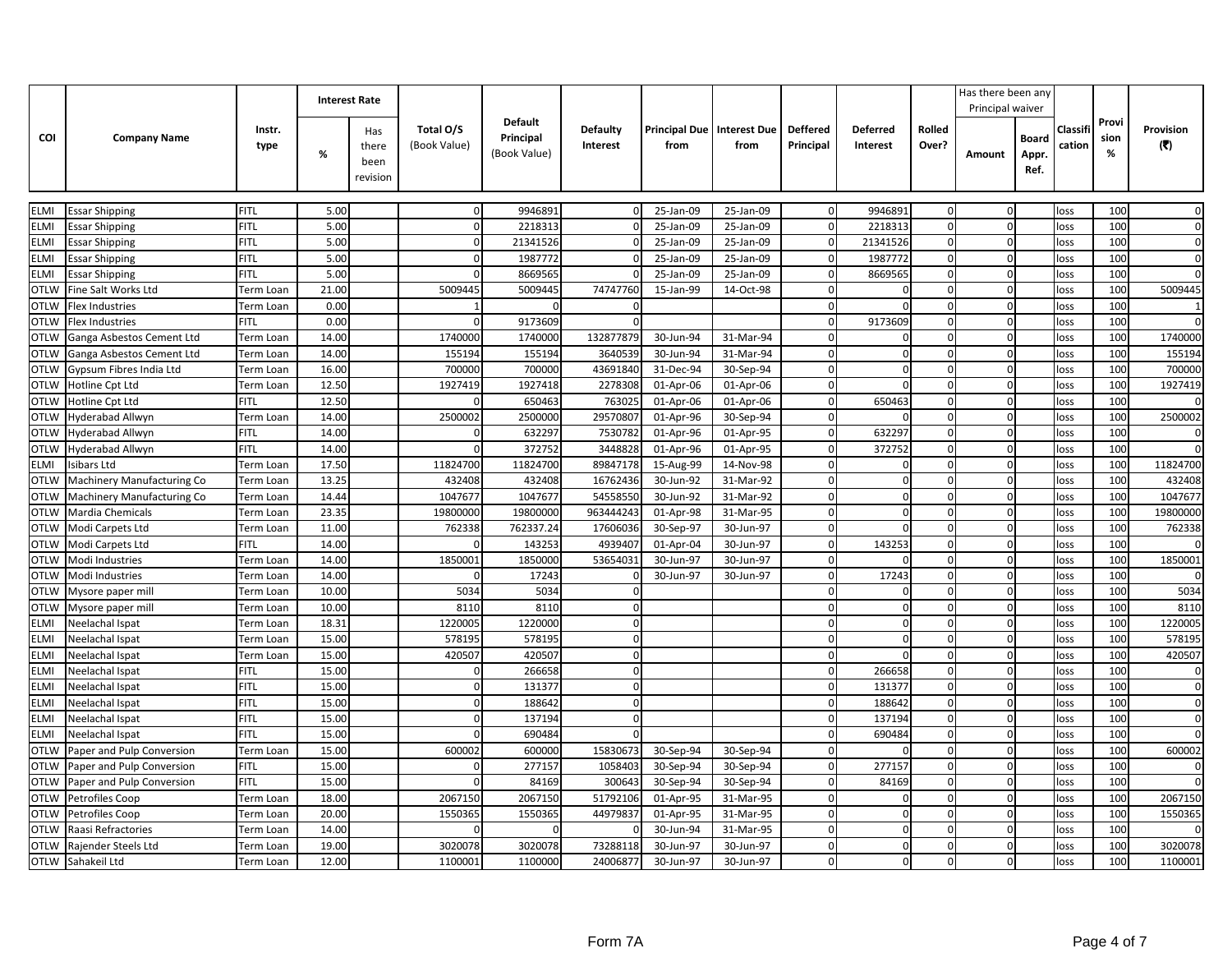|             |                                |                | <b>Interest Rate</b> |                                  |                           |                                             |                      |                                           |           |                              |                             |                 | Has there been any<br>Principal waiver |                               |                    |                    |                  |
|-------------|--------------------------------|----------------|----------------------|----------------------------------|---------------------------|---------------------------------------------|----------------------|-------------------------------------------|-----------|------------------------------|-----------------------------|-----------------|----------------------------------------|-------------------------------|--------------------|--------------------|------------------|
| COI         | <b>Company Name</b>            | Instr.<br>type | %                    | Has<br>there<br>been<br>revision | Total O/S<br>(Book Value) | <b>Default</b><br>Principal<br>(Book Value) | Defaulty<br>Interest | <b>Principal Due Interest Due</b><br>from | from      | <b>Deffered</b><br>Principal | <b>Deferred</b><br>Interest | Rolled<br>Over? | Amount                                 | <b>Board</b><br>Appr.<br>Ref. | Classifi<br>cation | Provi<br>sion<br>% | Provision<br>(3) |
|             | OTLW Sahakeil Ltd              | Term Loan      | 14.00                |                                  | 200000                    | 200000                                      | 4470216              | 30-Jun-97                                 | 30-Jun-97 | $\Omega$                     |                             |                 | O                                      |                               | loss               | 100                | 200000           |
|             | OTLW Sahakeil Ltd              | Term Loan      | 15.00                |                                  | 900000                    | 900000                                      | 23958642             | 30-Jun-97                                 | 30-Jun-97 | $\Omega$                     | $\Omega$                    | $\Omega$        | O                                      |                               | loss               | 100                | 900000           |
|             | OTLW Sahakeil Ltd              | <b>FITL</b>    | 14.00                |                                  | $\Omega$                  | 693939                                      | 3617408              | 30-Jun-97                                 | 30-Jun-97 | $\Omega$                     | 693939                      | $\Omega$        |                                        |                               | loss               | 100                | $\Omega$         |
| <b>OTLW</b> | Samrat Bicycles Ltd            | Term Loan      | 14.00                |                                  | 1600000                   | 1600000                                     | 55381518             | 30-Sep-90                                 | 30-Sep-90 | $\Omega$                     | $\Omega$                    | $\mathbf 0$     | O                                      |                               | loss               | 100                | 1600000          |
| <b>OTLW</b> | Sanghi Polyesters              | Term Loan      | 15.00                |                                  | 811000                    | 811000                                      | 6010597              | 31-Mar-99                                 | 14-Feb-97 | $\Omega$                     |                             | $\Omega$        | $\Omega$                               |                               | loss               | 100                | 811000           |
| ELMI        | Saurastra Cement               | Term Loan      | 8.50                 |                                  | 2564987                   | U                                           |                      | 15-Mar-01                                 | 14-Nov-98 | $\Omega$                     | $\Omega$                    | $\Omega$        | O                                      |                               | loss               | 100                | 2564987          |
| <b>ELMI</b> | Saurastra Cement               | <b>FITL</b>    | 0.00                 |                                  | $\Omega$                  |                                             | $\Omega$             |                                           |           | $\Omega$                     | 8577840                     | $\Omega$        |                                        |                               | loss               | 100                | $\Omega$         |
| <b>ELMI</b> | Saurastra Cement               | <b>FITL</b>    | 0.00                 |                                  | $\Omega$                  | 415764                                      | $\Omega$             |                                           |           | $\Omega$                     | 415764                      | $\mathbf 0$     | $\Omega$                               |                               | loss               | 100                | $\Omega$         |
| <b>OTLW</b> | Seshasayee Inds Ltd            | Term Loan      | 15.00                |                                  | 2025449                   | 2025449                                     | 97710668             |                                           |           | $\Omega$                     | $\Omega$                    | $\mathbf 0$     |                                        |                               | loss               | 100                | 2025449          |
| <b>OTLW</b> | Shree Ambuja Petrochem         | Term Loan      | 12.00                |                                  | 592001                    | 592000                                      | 10323376             | 30-Jun-97                                 | 30-Jun-97 | $\Omega$                     | $\Omega$                    | $\Omega$        | U                                      |                               | loss               | 100                | 592001           |
| <b>OTLW</b> | Shree Ambuja Petrochem         | <b>FITL</b>    | 12.00                |                                  |                           | 40834                                       | 486907               | 30-Sep-96                                 | 30-Sep-96 |                              | 40834                       | $\Omega$        |                                        |                               | loss               | 100                | $\Omega$         |
| <b>OTLW</b> | <b>Shree Vallabh Glass</b>     | Term Loan      | 12.00                |                                  | 943912                    | 943910                                      | 12237251             | 30-Sep-96                                 | 30-Sep-96 | $\Omega$                     | <sup>n</sup>                | $\Omega$        | $\Omega$                               |                               | loss               | 100                | 943912           |
| <b>OTLW</b> | Shree Vallabh Glass            | Term Loan      | 14.00                |                                  | 1089627                   | 1089627                                     | 14126388             | 14-May-92                                 | 14-May-92 | $\Omega$                     |                             | $\mathbf 0$     | $\Omega$                               |                               | loss               | 100                | 1089627          |
| <b>OTLW</b> | Shree Vallabh Glass            | <b>FITL</b>    | 10.00                |                                  | $\Omega$                  | 2514784                                     | 17779765             | 14-Mar-92                                 | 14-Mar-92 | $\overline{0}$               | 2514784                     | $\mathbf 0$     | O                                      |                               | loss               | 100                | $\mathbf 0$      |
| <b>OTLW</b> | <b>Shree Vallabh Glass</b>     | <b>FITL</b>    | 18.00                |                                  | $\Omega$                  | 508728                                      | 15416808             | 14-Mar-97                                 | 14-Mar-97 |                              | 508728                      | $\Omega$        |                                        |                               | <b>OSS</b>         | 100                | $\Omega$         |
| <b>OTLW</b> | Shree Vindhya Paper            | Term Loan      | 10.25                |                                  | 3772710                   | 2219240                                     | 3610569              | 14-Mar-97                                 | 14-Mar-97 | $\Omega$                     | $\Omega$                    | $\Omega$        | U                                      |                               | loss               | 100                | 3772710          |
| <b>OTLW</b> | Shree Vindhya Paper            | <b>FITL</b>    | 5.00                 |                                  | $\Omega$                  | 1226752                                     | 1096309              | 01-Oct-06                                 | 30-Jun-06 | $\Omega$                     | 2300171                     | $\mathbf 0$     | $\Omega$                               |                               | loss               | 100                | $\mathbf 0$      |
|             | OTLW Shree Vindhya Paper       | <b>FITL</b>    | 0.00                 |                                  | $\Omega$                  | $\Omega$                                    | n                    | 01-Oct-07                                 | 30-Jun-06 | $\overline{0}$               | 2139088                     | $\mathbf 0$     | $\Omega$                               |                               | loss               | 100                | $\Omega$         |
| <b>OTLW</b> | <b>SIV Industries</b>          | Term Loan      | 16.00                |                                  | 18000000                  | 12857130                                    | 118195569            |                                           | 30-Jun-06 |                              |                             | $\Omega$        |                                        |                               | <b>OSS</b>         | 100                | 18000000         |
| <b>OTLW</b> | <b>SJK Steel</b>               | Term Loan      | 17.00                |                                  | 11058001                  | U                                           | $\Omega$             | 15-May-04                                 | 30-Sep-00 | $\Omega$                     |                             | $\Omega$        | U                                      |                               | loss               | 100                | 11058001         |
| <b>OTLW</b> | <b>SJK Steel</b>               | Term Loan      | 17.00                |                                  | 11760000                  | $\Omega$                                    | $\Omega$             | 30-Sep-08                                 | 30-Sep-08 | $\Omega$                     |                             | $\mathbf 0$     | $\Omega$                               |                               | loss               | 100                | 11760000         |
| <b>OTLW</b> | <b>SJK Steel</b>               | <b>FITL</b>    | 0.00                 |                                  | <sup>0</sup>              | $\Omega$                                    | $\Omega$             |                                           | 30-Sep-08 | $\overline{0}$               | 1920000                     | $\mathbf 0$     | $\Omega$                               |                               | loss               | 100                | $\Omega$         |
| <b>OTLW</b> | <b>SJK Steel</b>               | <b>FITL</b>    | 0.00                 |                                  | $\Omega$                  |                                             |                      |                                           |           | $\Omega$                     | 39038137                    | $\Omega$        | $\Omega$                               |                               | loss               | 100                | $\mathbf 0$      |
| <b>OTLW</b> | <b>Standard Motor Products</b> | Term Loan      | 12.00                |                                  | 2300002                   | 2300000                                     | 31634464             | 31-Dec-92                                 | 31-Dec-92 | $\Omega$                     | $\Omega$                    | $\Omega$        | O                                      |                               | loss               | 100                | 2300002          |
| <b>OTLW</b> | <b>Standard Motor Products</b> | <b>FITL</b>    | 12.00                |                                  | $\Omega$                  | 399754                                      | 11544323             |                                           | 31-Dec-92 |                              | 399754                      | $\Omega$        | O                                      |                               | loss               | 100                | $\mathbf 0$      |
| <b>OTLW</b> | <b>Standard Motor Products</b> | <b>FITL</b>    | 12.00                |                                  | $\Omega$                  | 287077                                      | 5646619              |                                           | 31-Dec-92 | $\Omega$                     | 287077                      | $\mathbf 0$     | O                                      |                               | loss               | 100                | $\Omega$         |
| <b>OTLW</b> | SVC Superchem Ltd              | Term Loan      | 10.00                |                                  | 13583593                  | 11157944                                    | 15037499             | 01-Jan-06                                 | 30-Sep-04 |                              |                             | $\Omega$        |                                        |                               | loss               | 100                | 13583593         |
| <b>OTLW</b> | SVC Superchem Ltd              | Term Loan      | 10.00                |                                  | n                         | 8587050                                     | 11572714             | 01-Jan-06                                 | 30-Sep-04 | $\Omega$                     | 10453800                    | $\Omega$        | U                                      |                               | loss               | 100                | $\Omega$         |
| <b>OTLW</b> | SWIL                           | Term Loan      | 9.50                 |                                  | 5800000                   | 5799999                                     | 3264239              | 01-Apr-07                                 | 01-Apr-07 |                              |                             | $\Omega$        | U                                      |                               | Doubtfu            | 100                | 5800000          |
| <b>OTLW</b> | SWIL                           | Term Loan      | 9.50                 |                                  | 3800000                   | 3800000                                     | 2138601              | 01-Apr-07                                 | 01-Apr-07 | $\Omega$                     |                             | $\Omega$        | O                                      |                               | Doubtfu            | 100                | 3800000          |
| <b>OTLW</b> | SWIL                           | <b>FITL</b>    | 9.50                 |                                  | $\Omega$                  | 1523746                                     | $\Omega$             | 01-Apr-07                                 | 01-Apr-07 | $\Omega$                     | 1523746                     | $\Omega$        | n                                      |                               | Doubtful           | 100                | $\mathbf 0$      |
| <b>OTLW</b> | SWIL                           | <b>FITL</b>    | 9.50                 |                                  | $\Omega$                  | 1824000                                     |                      | 01-Apr-07                                 | 01-Apr-07 | $\Omega$                     | 1824000                     | $\Omega$        | $\Omega$                               |                               | Doubtful           | 100                | $\Omega$         |
| <b>ILWC</b> | Shri Maheswar Hydel            | Term Loan      | 16.00                |                                  | 29523001                  | 29523001                                    | 3819565              | 01-Nov-05                                 | 01-Nov-05 | $\Omega$                     |                             | $\Omega$        | $\Omega$                               |                               | Doubtfu            | 20                 | 5904600          |
| <b>ILWC</b> | Shri Maheswar Hydel            | <b>FITL</b>    | 0.00                 |                                  | $\Omega$                  | 12033487                                    |                      |                                           |           |                              | 12033487                    | $\Omega$        | O                                      |                               | Doubtfu            | 20                 | $\Omega$         |
|             |                                |                |                      |                                  | 336222287                 | 629271433                                   | 2467888381           |                                           |           |                              | 539969395                   |                 |                                        |                               |                    |                    | 312603886        |

| <b>Bridge Loan</b>                                      |       |        |                       |          |          |  |  |      |     |        |
|---------------------------------------------------------|-------|--------|-----------------------|----------|----------|--|--|------|-----|--------|
| <b>OTLW</b><br>$^{\prime}$ Sech.<br>ee Inds Ltd<br>esse | 16.00 | 400000 | 00000<br><b>FUUUU</b> | 15108562 | 1-Apr-92 |  |  | loss | 100 | 400000 |
|                                                         |       | 400000 | 40000C                | 15108562 |          |  |  |      |     | 400000 |

Short Term Loans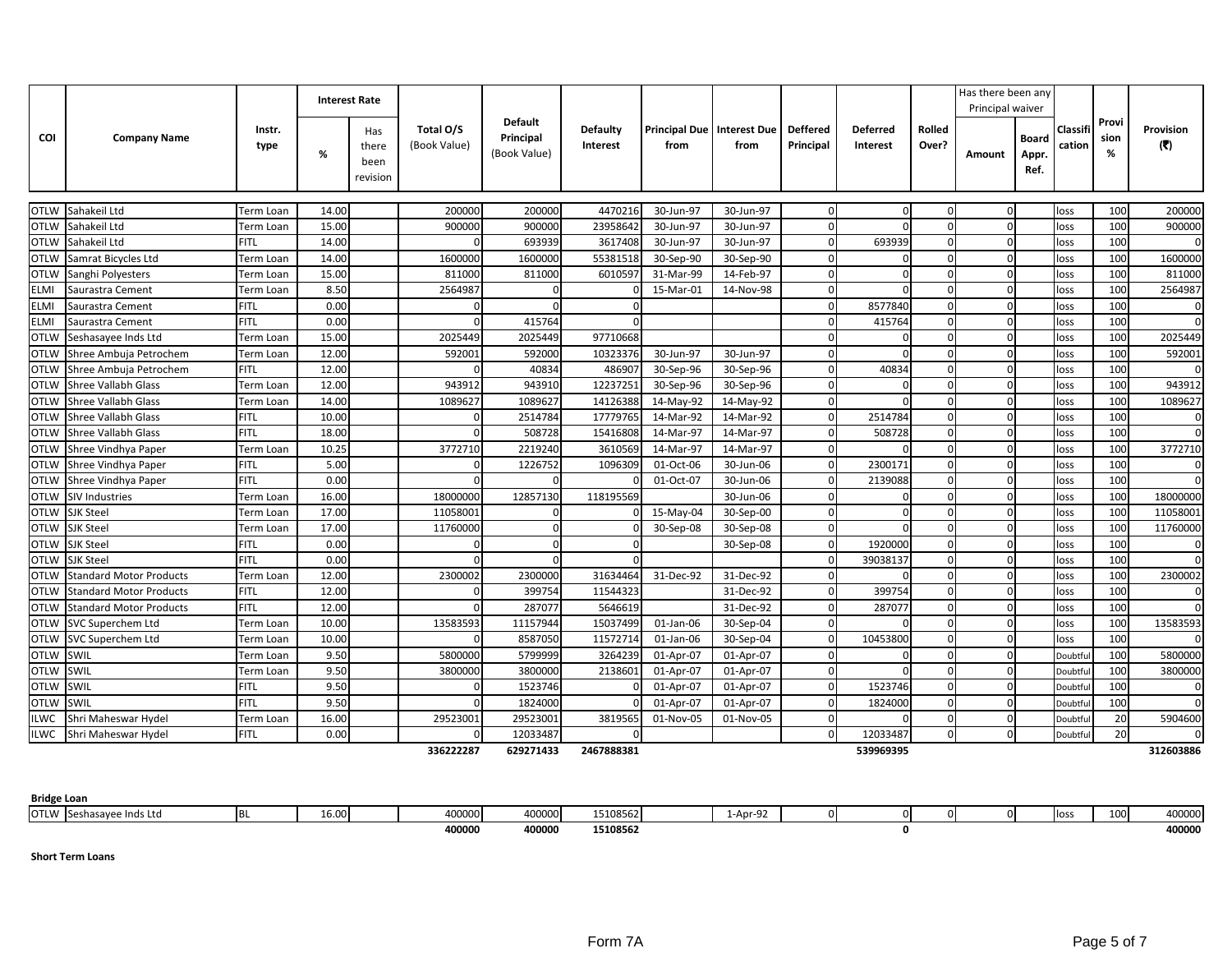|             |                                |                | <b>Interest Rate</b> |                                  |                           |                                             |                             |           |                                                 |             |                             |                        | Has there been any<br>Principal waiver |                               |                    |                    |                         |
|-------------|--------------------------------|----------------|----------------------|----------------------------------|---------------------------|---------------------------------------------|-----------------------------|-----------|-------------------------------------------------|-------------|-----------------------------|------------------------|----------------------------------------|-------------------------------|--------------------|--------------------|-------------------------|
| COI         | <b>Company Name</b>            | Instr.<br>type | %                    | Has<br>there<br>been<br>revision | Total O/S<br>(Book Value) | <b>Default</b><br>Principal<br>(Book Value) | <b>Defaulty</b><br>Interest | from      | Principal Due   Interest Due   Deffered<br>from | Principal   | <b>Deferred</b><br>Interest | <b>Rolled</b><br>Over? | Amount                                 | <b>Board</b><br>Appr.<br>Ref. | Classifi<br>cation | Provi<br>sion<br>% | <b>Provision</b><br>(3) |
| OSLU        | <b>ACE Laboratories Ltd</b>    | STL            | 17.00                |                                  | 2000000                   | 2000000                                     | 11320285                    | 2-Dec-98  | 2-Dec-98                                        | $\Omega$    |                             | $\cap$                 | $\Omega$                               |                               | loss               | 100                | 2000000                 |
| OSLU        | <b>ACE Laboratories Ltd</b>    | <b>STL</b>     | 18.00                |                                  | 2000000                   | 2000000                                     | 13271465                    | 14-Feb-99 | 14-Feb-99                                       | $\Omega$    |                             | $\Omega$               | $\Omega$                               |                               | loss               | 100                | 2000000                 |
| OSLU        | Atash Industries Ltd           | <b>STL</b>     | 19.50                |                                  | 1500000                   | 1500000                                     | 21174377                    | 7-Sep-96  | 7-Sep-96                                        | $\Omega$    |                             | $\cap$                 | $\Omega$                               |                               | loss               | 100                | 1500000                 |
| OSLU        | <b>Beta Naphthol Ltd</b>       | <b>STL</b>     | 21.00                |                                  | 2004398                   | 2004398                                     | 27482055                    | 8-Feb-97  | 8-Feb-97                                        | $\Omega$    |                             | $\Omega$               | $\mathbf{0}$                           |                               | loss               | 100                | 2004398                 |
| OSLU        | Chokshi Tubes Co Ltd           | <b>STL</b>     | 18.00                |                                  | 1530163                   | 1530163                                     | 5852986                     | 23-Dec-99 | 23-Dec-99                                       | $\Omega$    |                             | $\Omega$               | $\overline{0}$                         |                               | loss               | 100                | 1530163                 |
| OSLU        | Dewan Rubber Inds Ltd          | <b>STL</b>     | 22.00                |                                  | 1000000                   | 1000000                                     | 14332679                    | 30-Dec-97 | 30-Dec-97                                       | $\Omega$    |                             | $\Omega$               | $\Omega$                               |                               | loss               | 100                | 1000000                 |
| OSLU        | Dewan Rubber Ltd               | <b>STL</b>     | 22.00                |                                  | 1000000                   | 1000000                                     | 14094741                    | 27-Jul-98 | 30-Sep-97                                       | $\Omega$    |                             | $\Omega$               | $\Omega$                               |                               | loss               | 100                | 1000000                 |
| OSLU        | Electrix (I) Ltd               | <b>STL</b>     | 17.00                |                                  | 2000000                   | 2000000                                     | 11769946                    | 8-Dec-98  | 8-Dec-98                                        | $\mathbf 0$ |                             | $\Omega$               | $\Omega$                               |                               | loss               | 100                | 2000000                 |
| OSLU        | Enkay Texofood Ind Ltd         | <b>STL</b>     | 17.00                |                                  | 2000000                   | 2000000                                     | 10901555                    | 3-Dec-99  | 31-Mar-99                                       | $\Omega$    |                             | $\Omega$               | $\Omega$                               |                               | loss               | 100                | 2000000                 |
| OSLU        | <b>Emtex Industries Ltd</b>    | STL            | 18.50                |                                  | 4000000                   | 4000000                                     | 21532989                    | 27-Jan-00 | 27-Jan-00                                       | $\Omega$    |                             | $\Omega$               | $\Omega$                               |                               | loss               | 100                | 4000000                 |
| OSLU        | Eupharma Lab Ltd               | <b>STL</b>     | 19.00                |                                  | 2000000                   | 2000000                                     | 15825595                    | 18-May-99 | 30-Sep-96                                       | $\Omega$    |                             | $\Omega$               | $\mathbf{0}$                           |                               | loss               | 100                | 2000000                 |
| OSLU        | GSL (India) Ltd                | <b>STL</b>     | 21.00                |                                  | 2000000                   | 2000000                                     | 29745813                    | 30-Nov-96 | 30-Nov-96                                       | $\Omega$    |                             | $\Omega$               | $\Omega$                               |                               | loss               | 100                | 2000000                 |
| OSLU        | <b>Grand Foundary Ltd</b>      | <b>STL</b>     | 21.00                |                                  | 2000000                   | 2000000                                     | 33042778                    | 24-Jan-97 | 24-Jan-97                                       | $\Omega$    |                             | $\Omega$               | $\Omega$                               |                               | loss               | 100                | 2000000                 |
| OSLU        | Hamco Mining & Smelting Ltd    | <b>STL</b>     | 20.00                |                                  | 2000000                   | 2000000                                     | 17959117                    | 27-Jul-98 | 30-Jun-98                                       | $\Omega$    |                             | $\Omega$               | $\Omega$                               |                               | loss               | 100                | 2000000                 |
| OSLU        | Indo Nippon Chem Co Ltd        | <b>STL</b>     | 21.00                |                                  | 430000                    | 430000                                      | 3116280                     | 15-May-99 | 15-May-99                                       | $\Omega$    |                             | $\Omega$               | $\Omega$                               |                               | loss               | 100                | 430000                  |
| OSLU        | Krishna Engg Works             | <b>STL</b>     | 21.00                |                                  | 2000000                   | 2000000                                     | 4210087                     | 12-Mar-99 | 30-Jun-97                                       | $\Omega$    |                             | $\Omega$               | $\Omega$                               |                               | loss               | 100                | 2000000                 |
| OSLU        | Datar Switchgear Ltd           | <b>STL</b>     | 16.00                |                                  | 1700000                   | 1700000                                     | 136000                      | 23-Apr-99 | 30-Sep-98                                       | $\Omega$    |                             | $\Omega$               | $\Omega$                               |                               | loss               | 100                | 1700000                 |
| OSLU        | Madhumilan Syntex Ltd          | <b>STL</b>     | 21.00                |                                  | 1500000                   | 1500000                                     | 21756752                    | 10-Nov-97 | 31-Dec-96                                       | $\Omega$    |                             | $\Omega$               | $\overline{0}$                         |                               | loss               | 100                | 1500000                 |
| OSLU        | <b>Maneklal Harilal Mills</b>  | <b>STL</b>     | 19.50                |                                  | 1700000                   | 1700000                                     | 165750                      | 21-Nov-98 | 31-Dec-98                                       | $\mathbf 0$ |                             | $\Omega$               | $\Omega$                               |                               | loss               | 100                | 1700000                 |
| OSLU        | <b>Milton Plastics Ltd</b>     | <b>STL</b>     | 17.50                |                                  | 5700000                   | 5700000                                     | 34926466                    | 6-Jul-99  | 31-Mar-99                                       | $\Omega$    |                             | $\Omega$               | $\Omega$                               |                               | loss               | 100                | 5700000                 |
| OSLU        | Modern Terry Towels Ltd        | <b>STL</b>     | 20.50                |                                  | 10000000                  | 10000000                                    | 112492260                   | 3-Apr-98  | 30-Jun-97                                       | $\Omega$    |                             | $\Omega$               | $\Omega$                               |                               | loss               | 100                | 10000000                |
| <b>OSLU</b> | MTZ India Ltd                  | <b>STL</b>     | 5.00                 |                                  | 4000000                   | 4000000                                     | 2040131                     | 24-Feb-99 | 30-Sep-98                                       | $\Omega$    |                             | $\Omega$               | $\Omega$                               |                               | loss               | 100                | 4000000                 |
| OSLU        | Paam Pharmaceuticals Ltd       | <b>STL</b>     | 21.00                |                                  | 2000000                   | 2000000                                     | 25185059                    | 31-Jan-98 | 30-Sep-97                                       | $\Omega$    |                             | $\Omega$               | $\Omega$                               |                               | loss               | 100                | 2000000                 |
| OSLU        | <b>Precision Fasteners Ltd</b> | <b>STL</b>     | 17.00                |                                  | 3600000                   | 3600000                                     | 306000                      | 4-Dec-98  | 30-Jun-98                                       | $\Omega$    |                             | $\Omega$               | $\mathbf{0}$                           |                               | loss               | 100                | 3600000                 |
| OSLU        | Punjab Wireless Systems Ltd    | <b>STL</b>     | 17.00                |                                  | 10006056                  | 10006056                                    | 58537867                    | 16-Feb-99 | 31-Dec-98                                       | $\mathbf 0$ |                             | $\Omega$               | $\Omega$                               |                               | loss               | 100                | 10006056                |
| OSLU        | Repl Industries Ltd            | <b>STL</b>     | 23.00                |                                  | 2000000                   | 2000000                                     | 38812040                    | 16-Jun-97 | 31-Dec-96                                       | $\Omega$    |                             | $\Omega$               | $\Omega$                               |                               | loss               | 100                | 2000000                 |
| OSLU        | Rajendar Steels Ltd            | <b>STL</b>     | 22.00                |                                  | 2000000                   | 2000000                                     | 30312972                    | 20-Dec-97 | 30-Jun-97                                       | $\Omega$    |                             | $\Omega$               | $\Omega$                               |                               | loss               | 100                | 2000000                 |
| OSLU        | Shann Interwell (I) Ltd        | <b>STL</b>     | 21.00                |                                  | 1000000                   | 1000000                                     | 14166704                    | 22-Nov-97 | 31-Dec-96                                       | $\Omega$    |                             | $\Omega$               | $\Omega$                               |                               | loss               | 100                | 1000000                 |
| OSLU        | <b>Vikram Projects</b>         | <b>STL</b>     | 19.00                |                                  | 2021500                   | 2021500                                     | 30483095                    | 26-Dec-99 | 31-Mar-99                                       | $\mathbf 0$ | $\Omega$                    | $\Omega$               | $\mathbf{0}$                           |                               | loss               | 100                | 2021500                 |
| OSLU        | Vitara Chemicals Ltd           | STL            | 18.00                |                                  | 2000000                   | 2000000                                     | 12605183                    | 15-Mar-96 | 15-Mar-96                                       | $\mathbf 0$ |                             | $\Omega$               | $\mathbf{0}$                           |                               | loss               | 100                | 2000000                 |
| OSLU        | <b>Western Pacques</b>         | <b>STL</b>     | 23.00                |                                  | 1000000                   | 1000000                                     | 20577064                    | 24-May-97 | 30-Jun-96                                       | $\mathbf 0$ | n                           | $\Omega$               | $\overline{0}$                         |                               | loss               | 100                | 1000000                 |
| OSLU        | <b>Western Packgues</b>        | <b>STL</b>     | 23.00                |                                  | 2000000                   | 2000000                                     | 40507767                    | 27-Jul-97 | 30-Sep-96                                       | $\Omega$    | U                           | $\Omega$               | $\Omega$                               |                               | loss               | 100                | 2000000                 |
|             |                                |                |                      |                                  | 81692117                  | 81692117                                    | 698643857                   |           |                                                 |             | 0                           |                        | 0                                      |                               |                    |                    | 81692117                |

## OTHER APPROVED SECURITIES

| <b>SGOA</b> | Kerala Industrial Rev fund | <b>OAS</b>  | 13.50 |  | 3555309 |  |  |  | Doubtful | 100 |  |
|-------------|----------------------------|-------------|-------|--|---------|--|--|--|----------|-----|--|
| SGOA        | KESEDC                     | <b>OAS</b>  | 11.00 |  | 23504   |  |  |  | Standard | 100 |  |
|             | SGOA KESEDC                | <b>IOAS</b> | 9.00  |  | 259766  |  |  |  | Standard | 100 |  |
| <b>SGOA</b> | KESEDC                     | <b>OAS</b>  | .     |  | 230794  |  |  |  | Standard | 100 |  |
|             |                            |             |       |  | 4069373 |  |  |  |          |     |  |